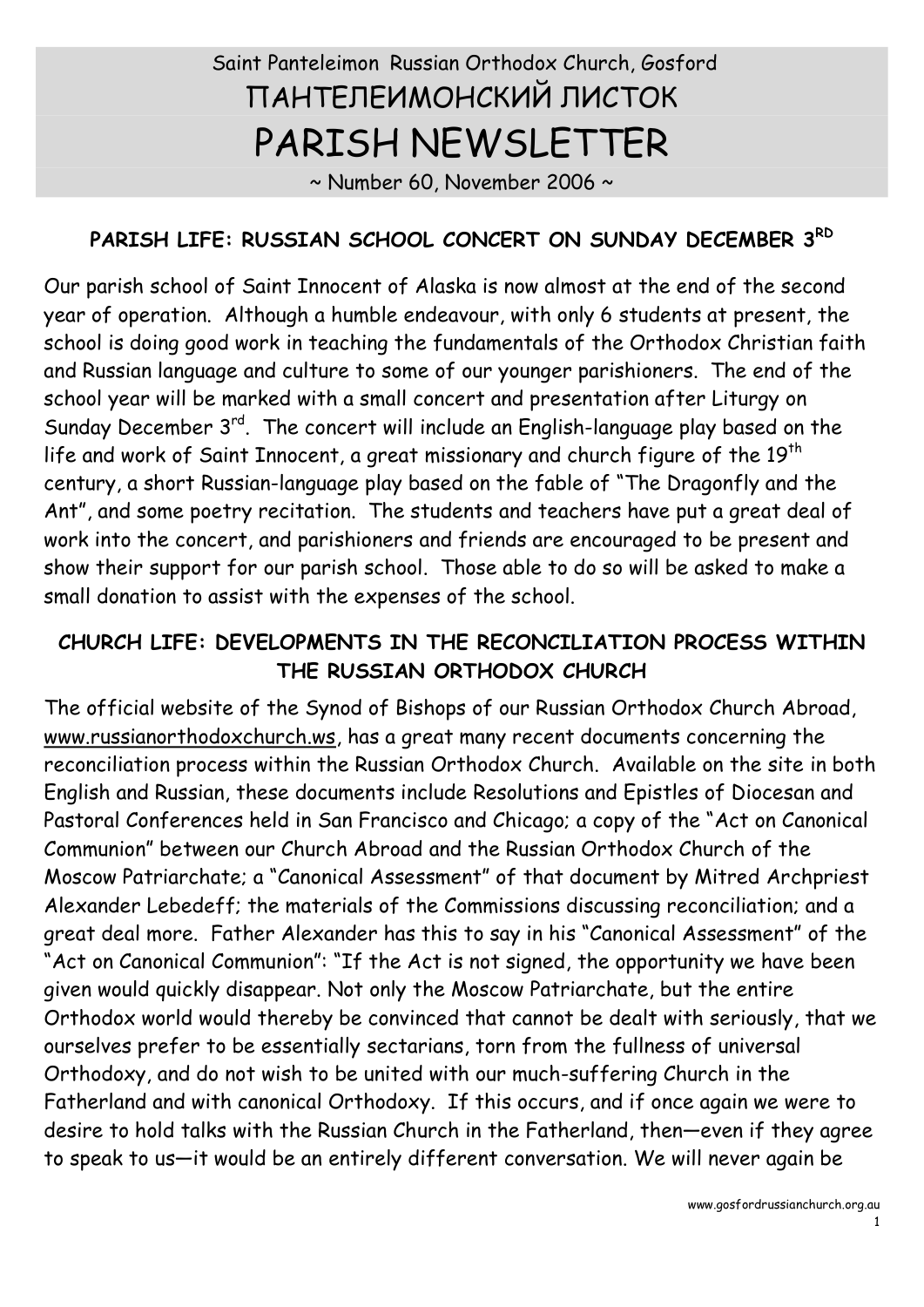given the opportunity to preserve the entire Church Abroad as a completely self governing Church. The best we could hope for would be that the unconditional demand is made that we merge into the Moscow Patriarchate, which will then indeed fully control our church matters—they will appoint and transfer bishops and clergymen, etc. We now have the opportunity, through signing the Act of Canonical Communion, to ensure the future of our dear Russian Church Abroad, specifically, by governing ourselves, and to place her on a sound canonical foundation—this is necessary, since our right to fully independent existence, which was only temporarily afforded on the basis of Ukase No. 362 by Patriarch Tikhon, cannot be canonically justified at all under the present circumstances". These are sobering words, indeed.

It appears that a number of parishes, deaneries and church bodies from around the world, including our Diocesan Council and the Victorian and Queensland deaneries in our Diocese, have sent letters of support for the current course in church life to Metropolitan Laurus. For those able to read Russian, many of these can be read online at [www.pravos.org,](http://www.pravos.org/) a Russian-language website dedicated to the reconciliation process and entitled «Да единомыслием исповемы» ("That with one mind we may confess").

## **DIOCESAN LIFE: NEW ISSUES OF «ЦЕРКОВНОЕ СЛОВО» ("WORD OF THE CHURCH") AND "THE VOICE"**

New issues of both Diocesan publications, the Russian-language «Церковное Слово» ("Word of the Church") and the English-language "The Voice", are now available in church. The November-December edition of «Церковное Слово» (32 pages) has articles marking the 50<sup>th</sup> anniversary of the founding of that journal, together with material on the 4<sup>th</sup> All-Diaspora Council earlier this year, a copy of the gramota sent to the Rocklea parish in Brisbane on its  $50<sup>th</sup>$  anniversary this year, and a copy of an interesting and heartfelt letter from Archbishop Kyrill of San Francisco to his flock that discusses church life in the modern age and the reconciliation process within the Russian Orthodox Church. The November issue of "The Voice" (16 pages) contains a copy of the "Act of Canonical Communion" between our Church Abroad and the Russian Orthodox Church of the Moscow Patriarchate, approved by our Synod and now awaiting formal signing. Other articles include pieces on the New Martyrs of Serbia and Russia, in addition to church news and articles concerning the spiritual life. Both journals are sold for \$2.00 each.

### **PARISH LIFE: ANNUAL GENERAL MEETING**

On Sunday November 5<sup>th</sup> we held our fourth Annual General Meeting. Twenty parish members attended, with a further 4 giving apologies. The AGM received the 2006 Annual Report – now available on the parish website, along with other AGM documents that summarised the parish's activities over the last 12 months. A 2006-07 Parish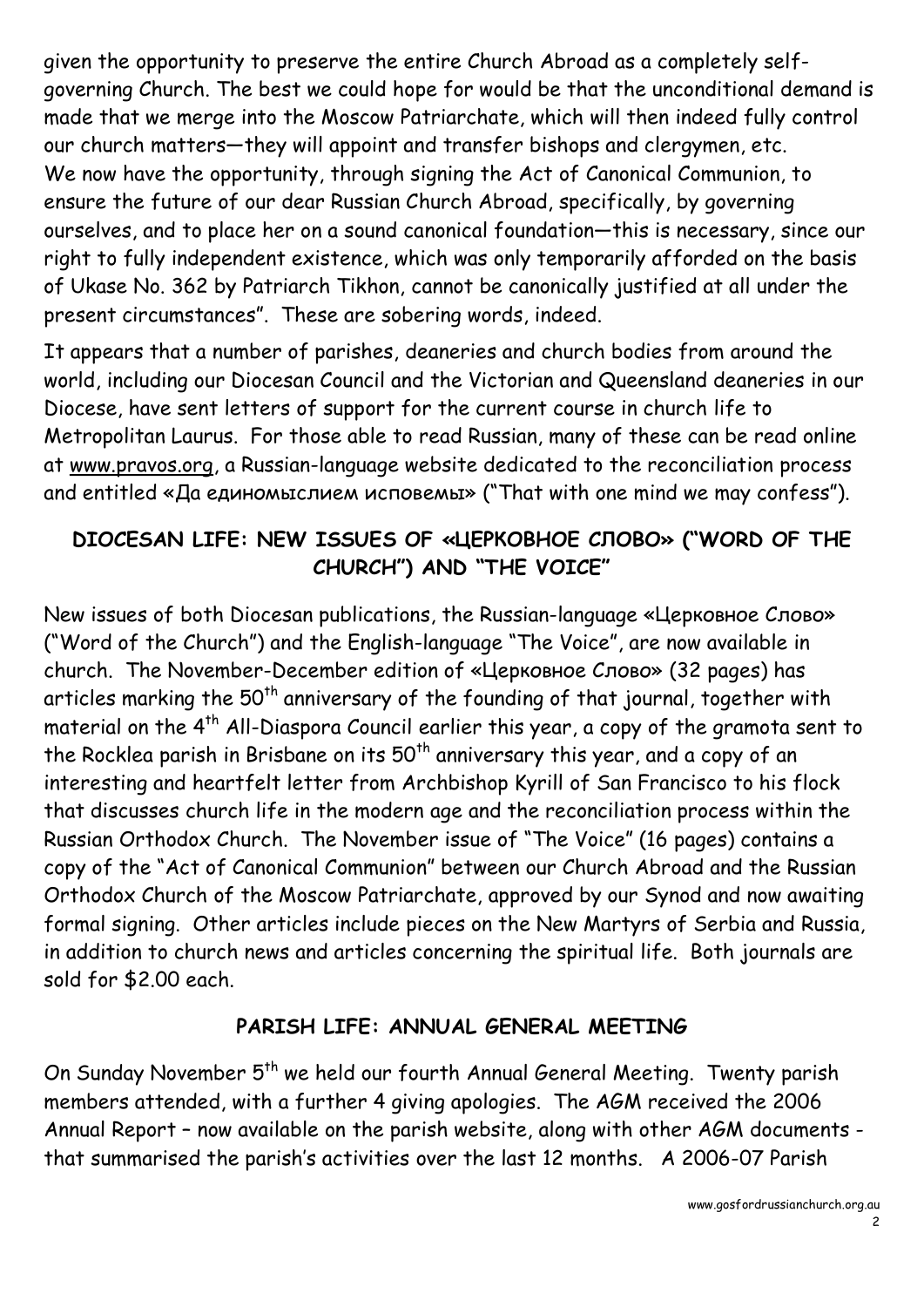Council and Auditing Committee were elected. Subject to Archbishop Hilarion's ratification, the 2006-07 Parish Councilors are: Bill Reid, Olga Petroff, Rick Golovin, Kate Marcotrigiano, Paul Pereboeff, Sophia Kfoury, and Victor Bendevski, all of whom served on the Parish Council in 2005-2006. Retiring Parish Councilors who did not seek re-election were Don Kobeleff and Valentina Minutello. The 2006-07 Auditing Committee consists of previous members Andrew Kfoury and Sebastian Reid, with Nestor Petroff retiring. Congratulations to all Parish Council and Auditing Committee members on their re-election! May God help them in their service to His Holy Orthodox Church! Likewise, thanks to the retiring members for their diligent service. The new parish council meets for the first time on Tuesday December  $5<sup>th</sup>$  at 7.00pm.

## **PARISH LIFE: SUCCESSFUL FUNDRAISING BBQ AT CABRAMATTA**

On Sunday 12<sup>th</sup> November, the Intercession of the Holy Virgin Church in Cabramatta kindly held another collection, fundraising BBQ & raffle to benefit our parish. A number of our parishioners were able to be present at what was evidently a very successful fundraiser, raising the sum of **\$4620.00**! This fundraiser is certainly a great help to us, and we are yet again thankful to all at Cabramatta for their generous support. Letters of gratitude have been prepared and will be sent to the rector of the Cabramatta parish, Fr Boris Ignatievsky, and to the lay people who undertook this good work.

### **DIOCESAN LIFE: SPECIAL COLLECTIONS IN NOVEMBER AND DECEMBER**

In the last newsletter it was reported that there will be a collection on December  $3<sup>rd</sup>$ (the Sunday closest to December  $4^{th}$ , the feast of the Entry of the Mother of God into the Temple) for suffering children in Russia and the other countries of the former USSR. All funds collected at this annual, diocesan-wide collection are distributed through "Orthodox Action – Sydney", the diocesan charitable organisation. There is also an annual, diocesan-wide collection in November, this one for the Charitable Fund of the Synod of Bishops, the proceeds of which go to needy parishes and churches throughout the Russian Orthodox Church Abroad.

### **PARISH LIFE: SUMMER SCHEDULE OF SERVICES NOW AVAILABLE**

As promised in the last newsletter, a schedule of services to cover the summer months: December, January and February is now available in church and on the website. Services of note over this period will be an English Divine Liturgy on December 31st, vigil and Divine Liturgy on *Christmas Day* (Sunday January 7<sup>th</sup>), Forgiveness Sunday services on Sunday February 18<sup>th</sup>, services for the first week of Great Lent between Monday February 19<sup>th</sup> and Thursday February 22<sup>nd</sup>. **Note:** There will be no service in Gosford on the feast of Theophany, January 19<sup>th</sup> 2007. Father James will nevertheless bless